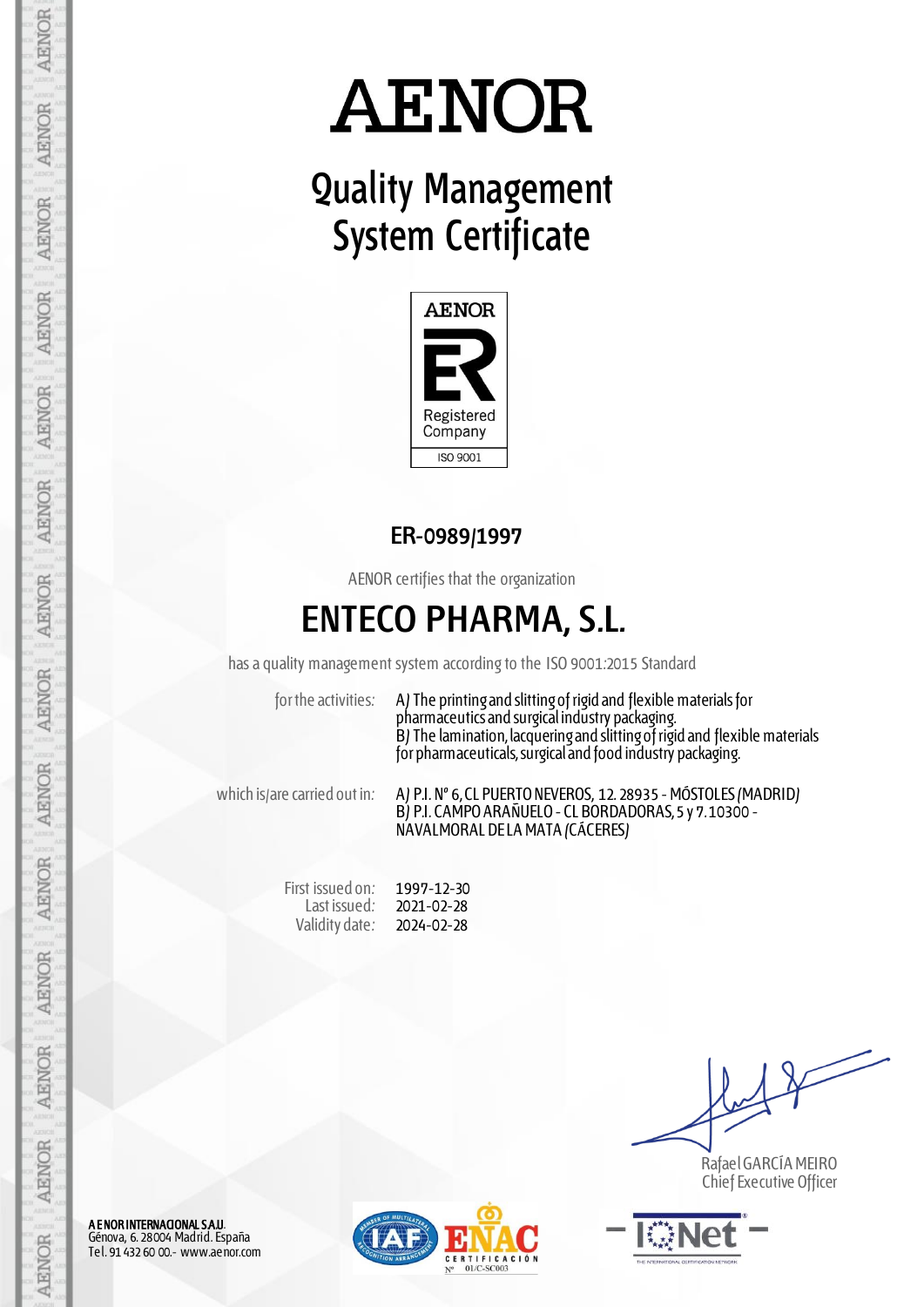# **AENOR**

## **Quality Management System Certificate**



#### **ER-0662/2012**

AENOR certifies that the organization

### **ENTECO MANVIEL, S.L.**

has a quality management system according to the ISO 9001:2015 Standard

for the activities: A) The printing and slitting of rigid and flexible materials for food industry packaging. B) The lamination, lacquering and slitting of rigid and flexible materials for food industry packaging.

which is/are carried out in: A) CL PUERTO NEVEROS, 12. 28935 - MÓSTOLES (MADRID) B) P.I. CAMPO ARAÑUELO - CL BORDADORAS, 5 y 7. 10300 - NAVALMORAL DE LA MATA (CACERES)

> First issued on: Last issued: Validity date: 2012-07-24 2021-02-28 2024-02-28

Rafael GARCÍA MEIRO Chief Executive Officer



A E NOR INTERNACIONAL S.A.U. Génova, 6. 28004 Madrid. España Tel. 91 432 60 00.- www.aenor.com